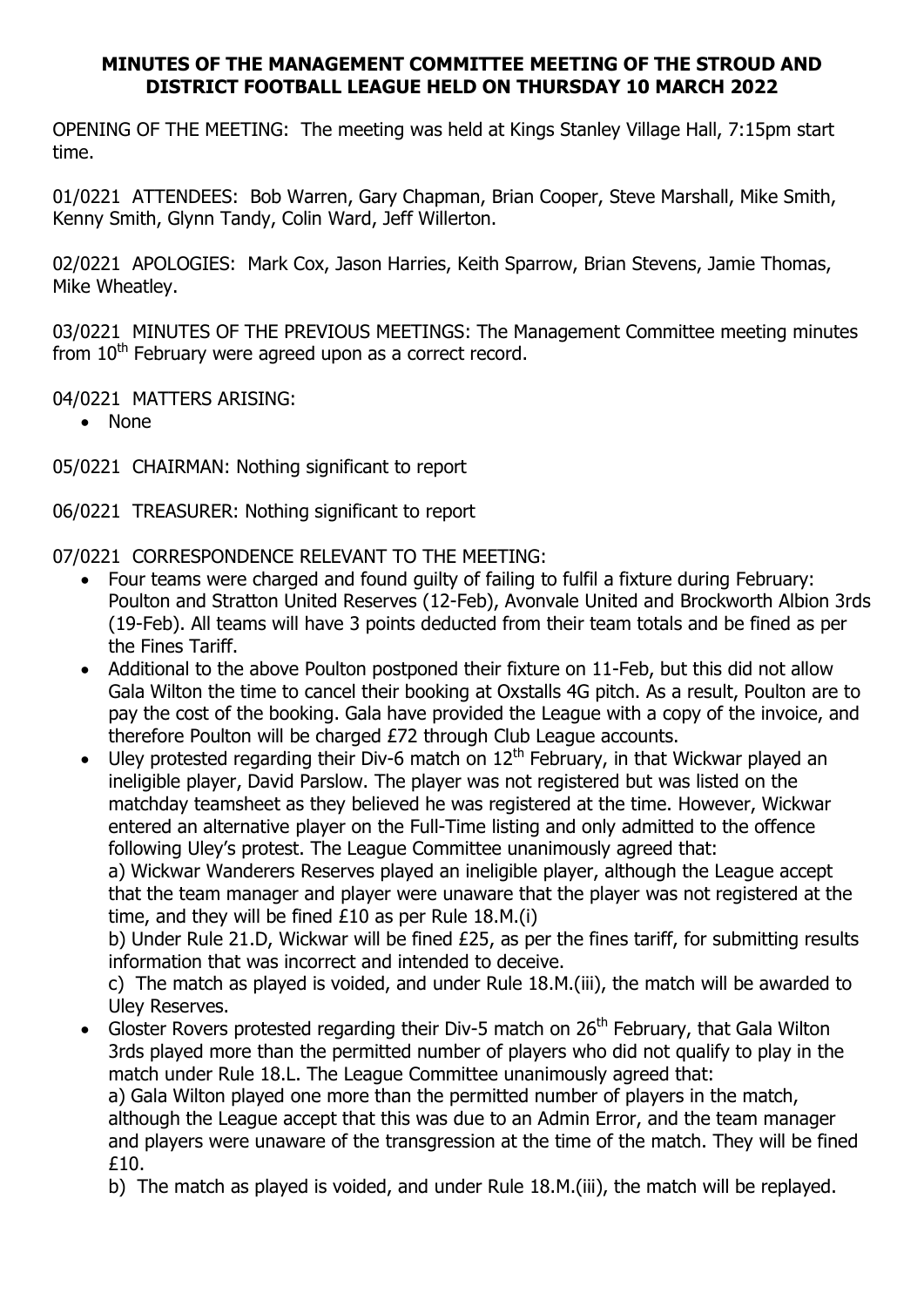- A disturbing series of events were reported following the Alkerton Rangers v Oxstalls United match on  $12<sup>th</sup>$  February. The match was refereed by an Alkerton Club Official, who was subjected to a series of abuse from Oxstalls. The matters have since been forwarded to the GFA and suspensions and misconduct charges raised. The League issued an ultimatum to Oxstalls, and to their credit, they have acted in support of this. Alkerton were also warned as to their future conduct as some of Oxstalls allegations made in relation to the match were corroborated by League President Brian Stevens who was in attendance.
- One of the "culprits" in the match was the player Samuel Evans. The player is now suspended for what is likely to be Oxstalls remaining fixtures. As Mr Evans was previously responsible for incidents that resulted in the League cancelling his registration in January 2019, for twelve months, it was agreed that the League will move to not accept Mr Evans' registration next season.
- A low referee mark and report was received from Wickwar Wanderers which was noted.
- Clubs were informed on 28th February, that any matches from this point that are postponed due to a team being unable to field a team, will be awarded as a win to the opposition (3 pts deduction and fine still applies). In exceptional circumstances however, the Management Committee may order the match to still be played.
- A reminder that proposed Alterations to Rules must be received by  $31<sup>st</sup>$  March.

# 08/0221 REFEREES SECRETARY:

- Rather than getting any better, March looks terrible for Referee numbers. Colin will be prioritising promotion and relegation clashes, plus League Cup matches. This once again may mean that some matches in Divs 1 & 2 may go without an appointed Referee. Early April, despite a lower number of fixtures will see the same situation, but midweek and end of April matches should have a Referee appointed.
- Due to the possible increase in fuel costs, it was agreed to waive the £40 maximum limit that Referees can claim, but Referees will be instructed to claim any amount over £40 directly through the League. Clubs should be aware that they will still only have to pay up to £40 for any match. Any Referees seeking to charge Clubs over £40 should be reported to the League. Costs are likley to rise next season, the GFA will inform us of any new rates.
- 09/0221 ASSISTANT SECRETARY, including REFEREES SUPPORT OFFICER
	- Nothing significant to report

# 10/0221 REGISTRATION SECRETARY:

• Registrations are closed as of  $1<sup>st</sup>$  March, except for players who become 16 after this date.

#### 11/0221 RESULTS SECRETARY:

• Nothing significant to report

## 12/0221 DISCIPLINARY OFFICER:

• Nothing significant to report

#### 13/0221 LEAGUE CUP:

- Dates have been set for the three outstanding (2019-20) Finals that could not be played due to lockdowns and other Covid-19 related situations. Details are now on Full-Time.
- For this seasons competitions, we should be down to Semi-Finals by  $12<sup>th</sup>$  March. All of these games will be played at the home of the team drawn first, and match official fees will be shared. Due to the shortages of Referees, we will be asking for volunteers to come forward to act as Assistant Referees for as many of the Semi-Finals as possible. They will be entitled to the same match fee as an appointed Assistant Referee would.